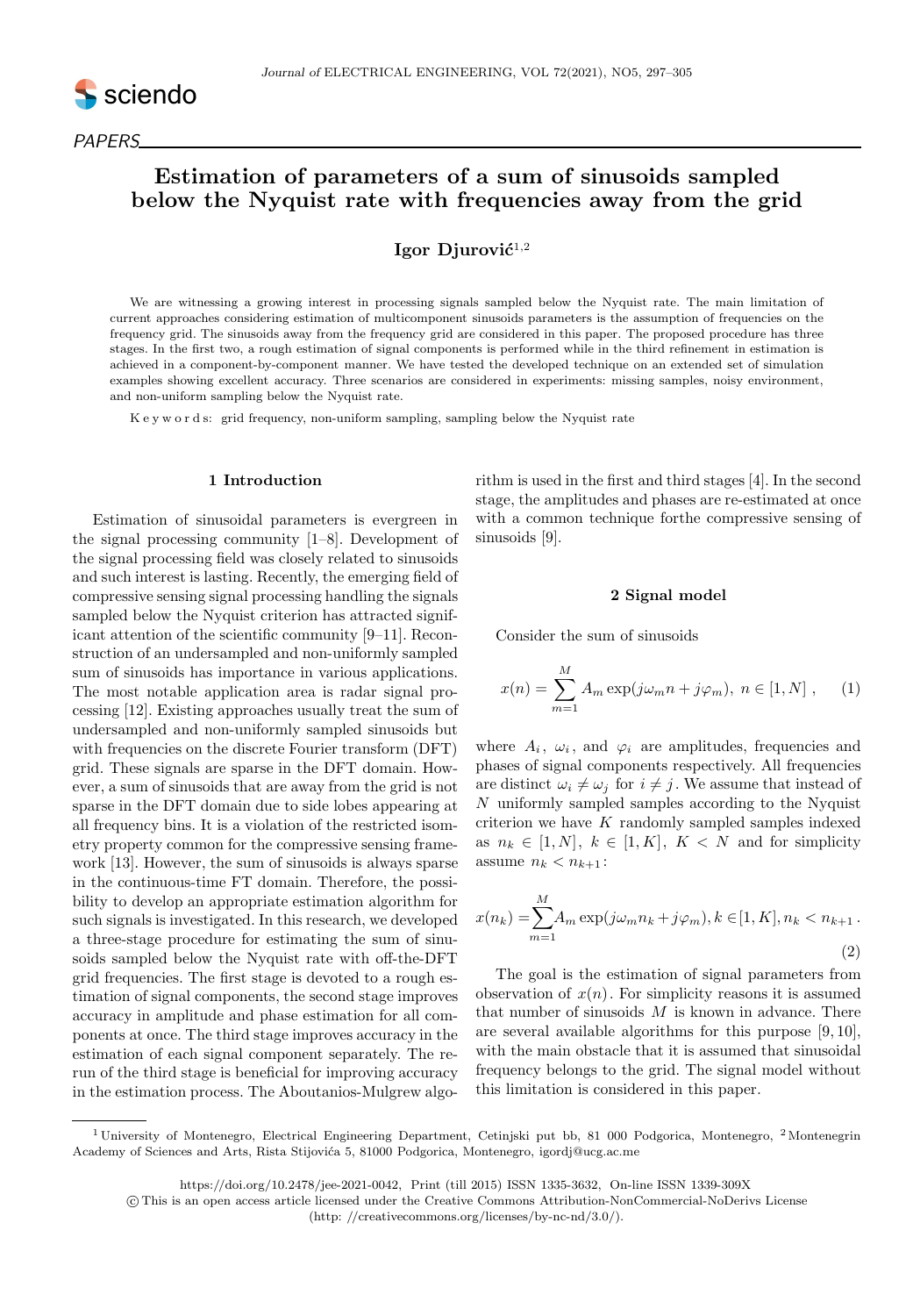298 I. Djurović: ESTIMATION OF PARAMETERS OF A SUM OF SINUSOIDS SAMPLED BELOW THE NYQUIST RATE WITH ...

# 3 Algorithm

The algorithm is organized into three stages. In the first stage, components with estimated parameters are peeled off with subsequent estimation of weaker sinusoids. The second stage considers the refinement of amplitude and phase estimates. The third stage is similar to the initial stage but now the strongest components are also estimated with removed weaker ones estimated from the previous two stages. The main issue in the proposed approach is the accurate estimate of signal frequency. For this purpose, we have employed the Aboutanios-Mulgrew algorithm in the first and third algorithm stages as a simple and effective solution for this problem. This interpolator achieves a trade-off between complexity and accuracy among many recently developed counterparts. Describe now three algorithm stages in detail.

#### 3.1 First stage – initial parameter estimation

In this stage, a search for the DFT maxima position is performed. The position of the maxima is then refined as an estimator of the component frequency using the Aboutanios-Mulgrew algorithm [4]. The dominant component is removed and estimation of the second component is performed. The procedure is repeated for each component in the mixture. However, the entire procedure brings inaccuracy in the process. The strongest components are affected by weaker ones that are not removed from the mixture while inaccuracy in estimation of the strongest components has an impact on the estimation of the weaker ones. This issue has been studied in [11] where it is shown that the residual error caused by uncompensated parts of signal components can be modeled as a (Gaussian) noise with variance proportional to the percentage of missing samples. This implies the development of the other algorithm stages described subsequently.

The algorithm scheme for the first stage is summarized below.

• Set  $x^{(0)}(n_k) = x(n_k), k \in [1, K].$ For  $m = 1 : M$ 

Calculate

$$
X^{(m)}(k) = \frac{1}{K} \sum_{k=1}^{K} x^{(m-1)}(n_k) \exp\left(-j\frac{2\pi k}{N}n_k\right).
$$
 (3)

This form of the DFT is the counterpart of the L-DFT proposed in [14] for estimation of the DFT of the noisy signal corrupted by impulsive noise. The single notable difference is that the positions of uncorrupted samples are known in the compressive sensing framework.

• Estimate frequency of the  $m$ -th component based on the position of the DFT maxima.

$$
\hat{\omega}^{(m)} = \frac{2\pi}{N} \hat{k} = \frac{2\pi}{N} \arg \max_{k} |X^{(m)}(k)|.
$$
 (4)

However, this is a rough estimate of the DFT corresponding to the frequency grid. The accuracy of this estimate is weak so we have to employ an efficient procedure

to refine it. The oversampling of the DFT grid is demanding. Therefore, employing efficient DFT interpolators is common in the field. Due to advantages, the Aboutanios-Mulgrew algorithm is clear choice for this purpose [4]. Note that it is already applied to the impulsive noise environment [6, 7]. It can be described as follows.

• Set  $\delta = 0$ , and  $q = 1: Q$ 

$$
\delta = \delta + \frac{1}{2} \frac{|X^{(m)}(\hat{k} + \delta + \frac{1}{2})| - |X^{(m)}(\hat{k} + \delta - \frac{1}{2})|}{|X^{(m)}(\hat{k} + \delta + \frac{1}{2})| + |X^{(m)}(\hat{k} + \delta - \frac{1}{2})|}.
$$
\n(5)

Hereafter, we are freely using computer programming notation with a result from the right-hand updating the left-hand side of the equation.

Note, that the required number of iterations for fully sampled signal and Gaussian environment is only  $Q = 2$ . However, for impulsive noise environment or the considered case of missing samples it should be larger with the appropriate value in a range  $Q \in [5, 10]$  (see [6]).

• Frequency estimate is updated as

$$
\hat{\omega}^{(m)} = \hat{\omega}^{(m)} + \frac{2\pi}{N} \delta.
$$
\n(6)

Now component with this frequency should be eliminated from mixture. It is performed as described below.

• Amplitude and phase estimates of the component are obtained as

$$
Z = \frac{1}{K} \sum_{k=1}^{K} x^{(m-1)}(n_k) \exp(-j\hat{\omega}^{(m)} n_k), \qquad (7)
$$

$$
\hat{A}_m = |Z| \,, \quad \hat{\varphi}_m = \measuredangle Z \,. \tag{8.9}
$$

• Estimated component is removed from the mixture:

$$
x^{(m)}(n_k) = x^{(m-1)}(n_k) - Z \exp(j\hat{\omega}^{(m)}n_k)
$$

$$
= x^{(m-1)}(n_k) - \frac{\exp(j\hat{\omega}^{(m)}n_k)}{K} \times
$$

$$
\times \sum_{k=1}^{K} x^{(m-1)}(n_k) \exp(-j\hat{\omega}^{(m)}n_k).
$$
(10)

However, the estimates  $(6)$ ,  $(8)$ ,  $(9)$ , are only rough due to influence of other components. Therefore, we can proceed with the other algorithm stages.

#### 3.2 Second stage

After the first rough stage, we can assume that we have a relatively accurate set of frequency estimates but with potential for some percentage of outliers. In this stage, amplitude and phases are re-estimated using the classical least-squares procedure so it is not possible to remove outliers from the first stage since they are associated with wrong frequency estimates. In this procedure amplitudes and phases of all components from the previous stage are refined at once. The procedure is described below.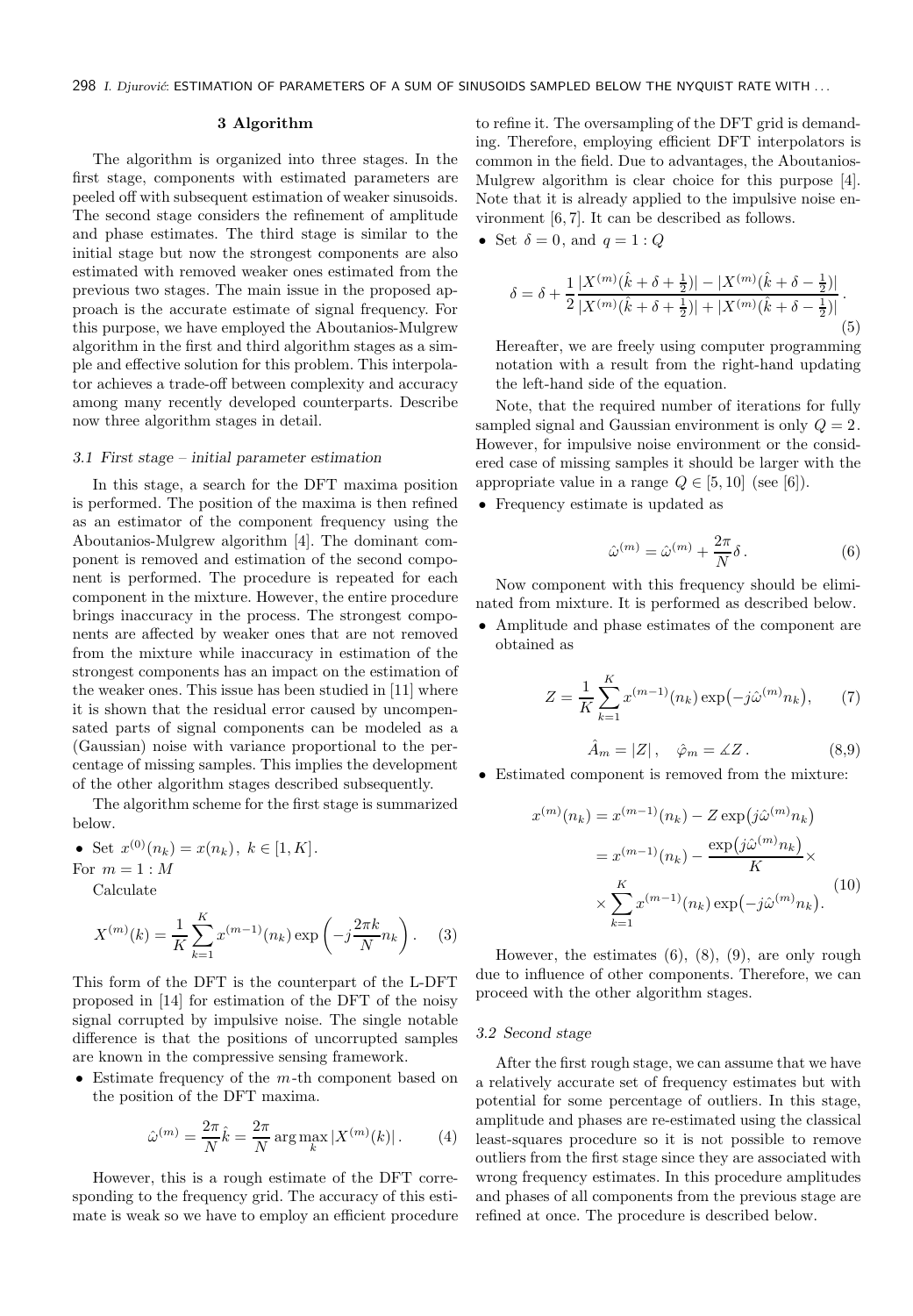Refinement of the amplitude and phase estimates can  $\bullet$  Set  $\delta = 0$ , and for  $q = 1: Q$ be written by the following equation:

$$
\mathbf{c} = \mathbf{A}^{-1} \mathbf{b},\tag{11}
$$

where elements of the vector column  **are** 

$$
b_m = \sum_{k=1}^{K} x(n_k) \exp(-j\hat{\omega}^{(m)} n_k), \qquad (12)
$$

while elements of matrix **A** are

$$
a_{ml} = \sum_{k=1}^{K} \exp(-j[\hat{\omega}^{(m)} - \hat{\omega}^{(l)}]n_k).
$$
 (13)

Amplitude and phase estimates are obtained from vector column c as

$$
\hat{A}'_m = |c_m| \,, \quad \hat{\varphi}'_m = \measuredangle c_m \,. \tag{14}
$$

# 3.3 Third stage – component-by-component estimation refinement

Here, the procedure is performed similarly as in the initial stage but with a notable difference that the strongest component is estimated with removed remaining ones. Other components are removed using estimates obtained in the previous stages. Then, each component is reestimated with other components removed. This procedure reduces the number of outliers in the estimation of the signal frequencies. The outliers in the first two stages most commonly appear for weaker components, especially if they are close in the frequency domain to stronger components. However, when other components are estimated more precisely it is possible to remove them more accurately and to make an easier estimation of the weaker neighbors.

Inputs for the third stage are set of frequency estimates  $\hat{\omega}^{(m)\prime\prime} = \hat{\omega}^{(m)}$  and amplitude and phase estimates  $\hat{A}^{\prime\prime}_{m} =$  $\hat{A}'_m$  and  $\hat{\varphi}''_m = \hat{\varphi}'_m$  from the previous stages.

• For  $m=1:M$ 

Estimate of the  $m$ -th sinusoid as

$$
\hat{x}_m(n_k) = x(n_k) - \sum_{\substack{l=1\\l \neq m}}^M \hat{A}_l^{\prime\prime} \exp(j\hat{\omega}^{(l)\prime\prime} n_k + j\hat{\varphi}_l^{\prime\prime}). \tag{15}
$$

• Calculate the DFT estimate for the  $m$ -th component:

$$
\hat{X}_m(k) = \frac{1}{K} \sum_{k=1}^{K} \hat{x}_m(n_k) \exp\left(-j\frac{2\pi k}{N}n_k\right).
$$
 (16)

• Frequency estimate

$$
\hat{\omega}_m = \frac{2\pi}{N}\hat{k} = \frac{2\pi}{N} \arg\max_k |\hat{X}_m(k)|.
$$
 (17)

The Aboutanios-Mulgrew interpolation for this frequency estimate is performed as given below.

$$
\delta = \delta + \frac{1}{2} \frac{|\hat{X}_m(\hat{k} + \delta + \frac{1}{2})| - |\hat{X}_m(\hat{k} + \delta - \frac{1}{2})|}{|\hat{X}_m(\hat{k} + \delta + \frac{1}{2})| + |\hat{X}_m(\hat{k} + \delta - \frac{1}{2})|}.
$$
 (18)

• Update frequency estimate as

$$
\hat{\omega}^{(m)\prime\prime} = \hat{\omega}_m + \frac{2\pi}{N} \delta. \tag{19}
$$

• Amplitude and phase are updated as

$$
\hat{A}_m'' = \frac{1}{K} \left| \sum_{k=1}^K \hat{x}_m(n_k) \exp(-j\hat{\omega}^{(m)\prime\prime} n_k) \right|, \tag{20}
$$

$$
\hat{\varphi}'_m = \frac{1}{K} \measuredangle \sum_{k=1}^K \hat{x}_m(n_k) \exp(-j\hat{\omega}^{(m)\prime\prime} n_k).
$$
\n(21)

This stage can be repeated several times.

# 4 Simulation study

Within the simulation study sum of sinusoids (2) is considered. The required number of samples according to the Nyquist criterion is  $N = 1024$ . Frequencies of sinusoids are selected randomly by the uniform distribution in the interval  $\omega_i \in [-\rho \omega_{\text{max}}, \rho \omega_{\text{max}})$  where  $\omega_{\text{max}} = \pi/\Delta$ is maximal frequency according to the Nyquist criterion,  $\Delta$  is the sampling interval. To avoid aliasing effects we set  $\rho = 0.99$ . Phases and amplitudes are selected randomly in ranges  $\varphi_i \in [0, 2\pi)$  and  $A_i \in [0.5, 1]$ , respectively. The minimal distance between frequencies is set to three frequency bins  $6\pi/(N\Delta)$ .

Experiments are performed with different number sinusoids  $M \in [5, 60]$  with an increment of 5 components (5:5:60 in MATLAB notation) and the number of available samples in the range  $K \in [40, 640]$ . Three sets of experiments are conducted: (a) missing samples when it is assumed uniform sampling according to the Nyquist rate but with a large portion of samples unavailable; (b) previous case but for a Gaussian noise environment; (c) samples on a random position. The results of these experiments are described in three subsequent subsections.

## 4.1 Missing samples

Figure 1 illustrates the percentage of outliers for  $M =$ 5, 20, 40, and 55 sinusoids as a function of the available number of samples  $K$ . The blue line represents the percentage of outliers in frequency estimation after the first algorithm stage, green line after the third stage, red line after the third stage is repeated once, and the black line is for 6 re-runs. The percentage of outliers decreases with an increasing number of involved algorithms steps as can be predicted. The improvement is the most emphatic around the breakdown point of the algorithm. For  $M = 55$  the breakdown point of the algorithm is about  $K = 250$  samples. After the first stage of the algorithm, it is required about 350 samples to eliminate outliers while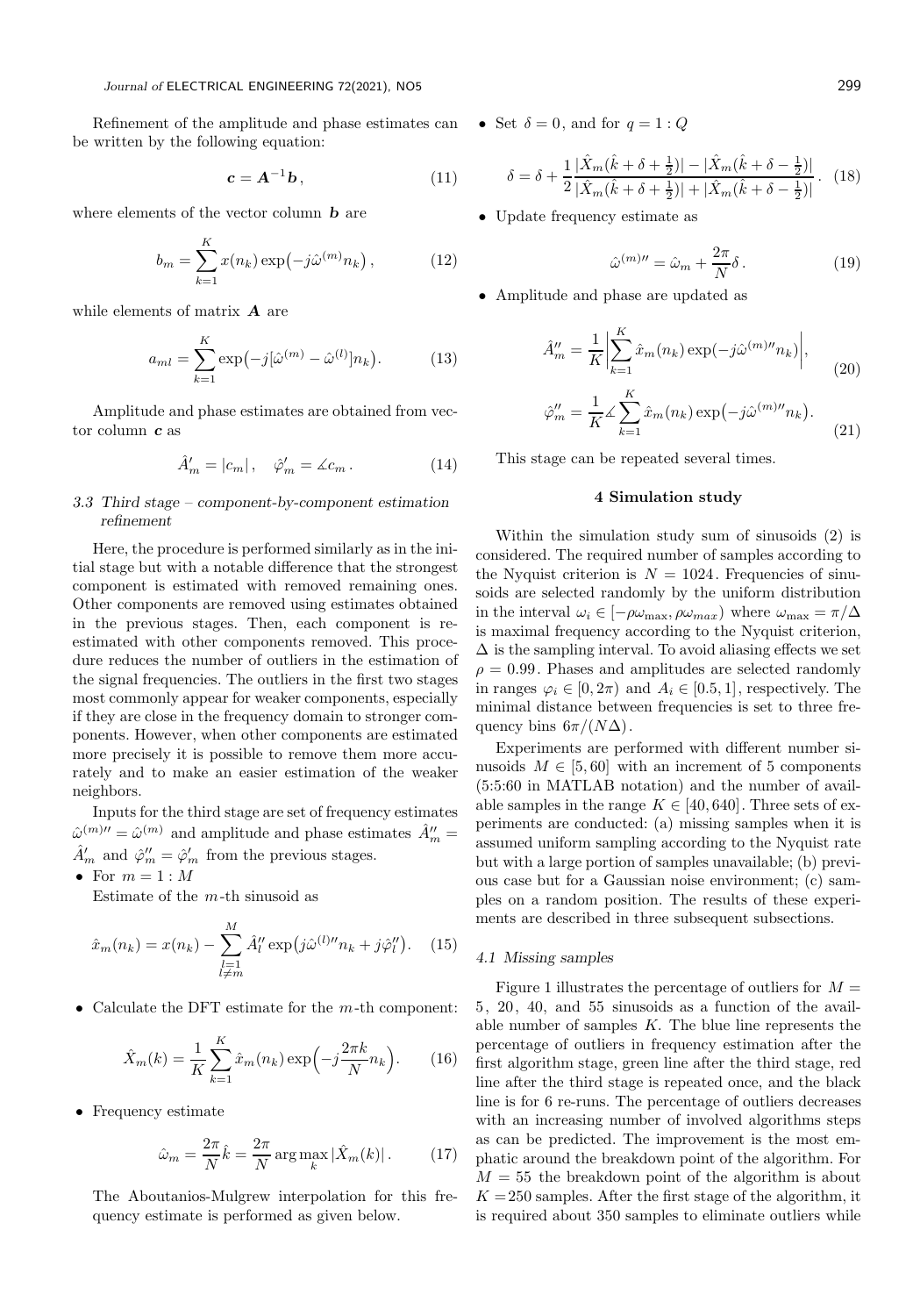

Fig. 1. Percentage of outliers for a various number of sinusoidal components ( $M = 5$ , 20, 40, 55) in the function of number of available random samples  $K$ : blue line – first stage, green line – third stage, red line – a re-run of the third stage, black line – six re-runs of the third stage



Fig. 2. Required number of samples for achieving percentage of outliers in frequency estimation below specific thresholds: (a) – 0.1%; (b) – 0.3%; (c) – 1%; (d) – 3%; (e) – 10%; (f) – 30%, as function of number of signal components: blue – after first step, green – after third step, red – after third step is re-run, black – after 6 re-runs of the third stage

for the algorithm with six re-runs it is required only about 240 samples, ie, improvement of about 30%.

For further comparison, we have given number of samples K required to reduce the percentage of outliers below specific thresholds 0.1%, 0.3%, 1%, 3%, 10%, and 30% in Figure 2. It can be seen that for  $M = 60$  number of outliers below 0.1% is achievable in the first stage with 340 available samples, while the algorithm with re-runs of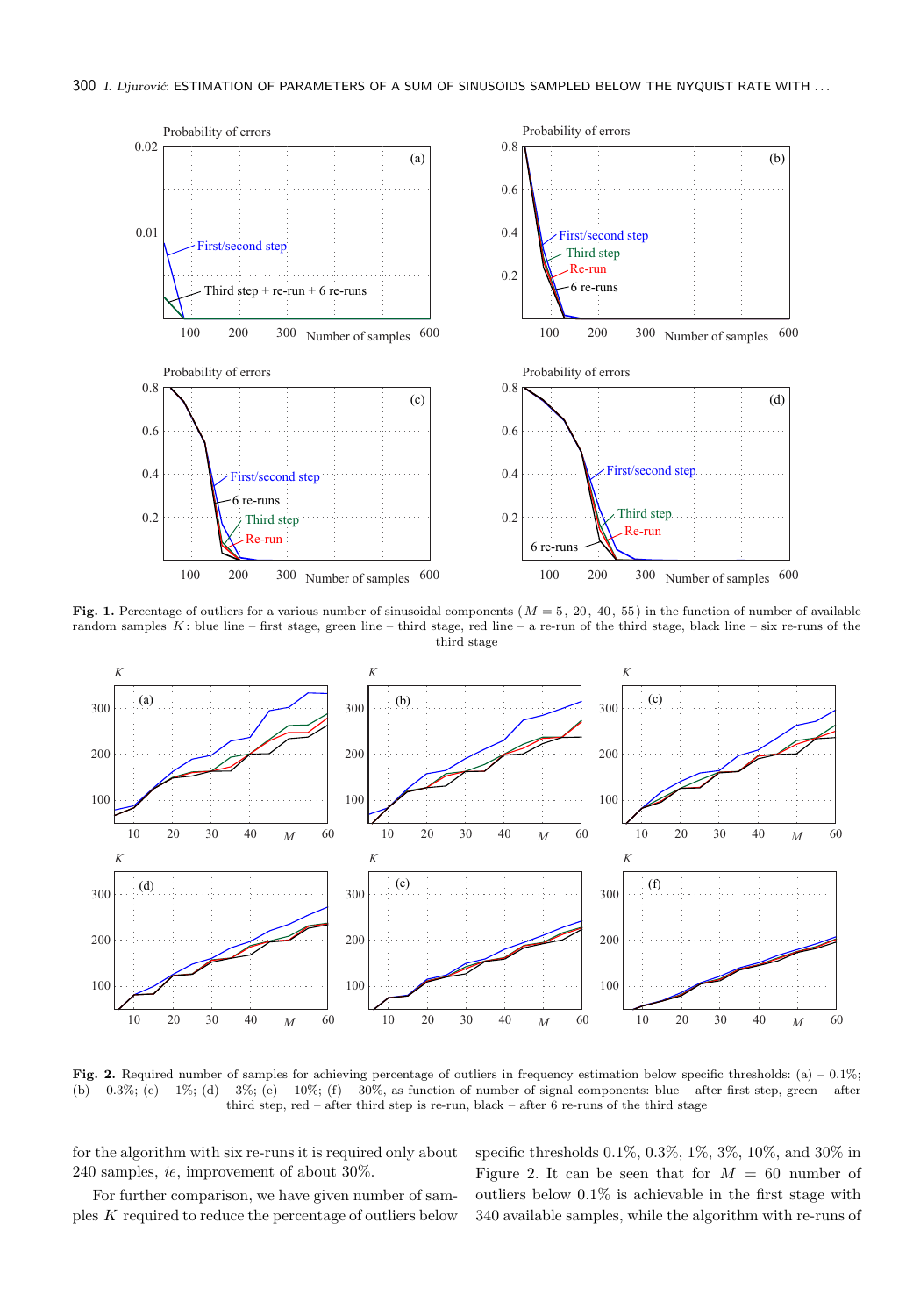

Fig. 3. MSE in the estimation of parameters in function of K; top row –  $M = 5$ , middle row –  $M = 20$ , bottom row –  $M = 40$ ; left column – phase estimation; central column – amplitude estimation; right column – frequency estimation, blue – first stage, magenta – second stage, green – third stage, red – a re-run of the third stage, black – 6 re-runs of the third stage,  $*$  – MSE in case with under performing estimates included

the third stage requires only 260 samples. The difference is more emphatic for a larger number of signal components and a smaller threshold.

The mean squared error (MSE) in the estimation of signal phases, amplitudes, and frequencies is depicted in Figure 3 for signals with  $M = 5$ , 20, and 40 components obtained with 200 independent trials for each K and M . The MSE sharply decreases above value  $K$  where the number of outliers decreases toward zero. Substantial improvement is achieved with re-running of the third algorithm stage. For  $M = 40$  only for two components out of 160000 ( $M = 40$  components  $\times 200$  trials  $\times 20$  different values of  $K$ ) obtained accuracy in parameter estimation after six re-runs of the third stage are significantly worse than for other components and trials. These two components are not taken into account for MSE evaluation, ie, their effect is depicted with black stars at appropriate places. Note that such estimates are not in fact outliers since the frequency estimation of this component is still relatively accurate. For one of them, the absolute error in the frequency estimation is  $0.07$ , *ie*, far below the single frequency bin ( $\Delta \omega = \pi$ ). There is a significant improvement in the process of re-running the third stage of the algorithm. After the first stage, all components have an error in frequency estimation larger than 0.01 and this number decreases to 22% of components after the first run of the third stage. Therefore, we think that couple of components estimated with such inaccuracy out of 160000 is acceptable after several re-runs.

For  $M = 20$  and  $K = 130$  we have an average of 1.6% of outliers in the first stage. Figure 4 depicts one trial with  $M = 20$  and  $K = 130$  where an outlier appears in frequency estimation after the first stage. Exact frequencies are given on the x-axis while the  $y$ -axis corresponds to the estimated frequencies. Estimates should appear as close as possible to the diagonal. In the considered trial we have two obvious off-diagonal outliers depicted with arrows. They are caused by the side lobe of close signal components (around  $\omega = 0$  and  $\omega = -1500$ ). We can also observe two additional components between  $\omega \in [400, 800]$  clearly above the diagonal line but not too far as in the case of outliers. These two components are accurately estimated after the third stage of the algorithm while outliers required a re-run of the third stage. The top part of Figure 5 gives the square root of the absolute error in the estimation of frequencies for this experiment for each component sorted in decreasing order by amplitude. Blue bars represent errors in estimation after the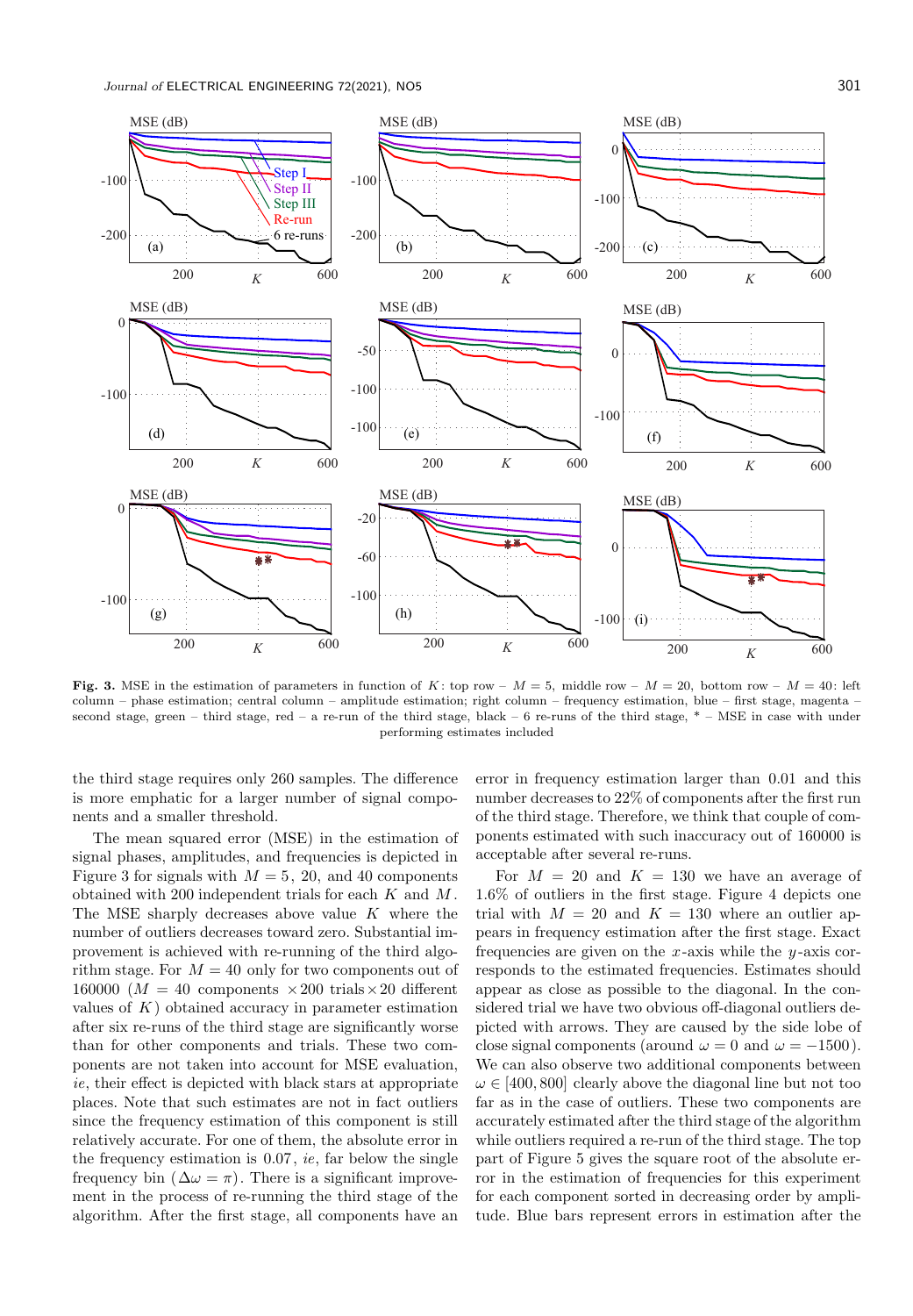

Fig. 4. Frequency estimates for a trial with  $M = 20$  and  $K =$ 130,  $x$ -axis – the exact value of frequencies;  $y$ -axis – estimated frequencies, circle – first stage; star – second stage; diamond – third stage; square  $-6$  re-runs of the third stage



Fig. 5. Frequency and amplitude estimation in a trial for  $M = 20$ and  $K = 130$ , top – square root absolute errors in frequency estimation; bottom – absolute errors in amplitude estimation, blue – first stage, magenta – second stage, green – third stage, red – after re-run of the third stage, black – 6 re-runs of the third stage

first stage with long bars on weaker components corresponding to outliers. Obviously, after the first stage error is more emphatic for weaker components as expected. They remain large even after the third algorithm stage represented with green bars. However, errors are in general significantly smaller after the third stage (green are shorter than blue bars). Red bars after the first re-run of the third stage are still visible (maximal value 0.36) while black bars obtained by six re-runs of the procedure are almost negligible (maximal value 0.056).A similar situation appears at the bottom part of Figure 5 where absolute values of errors in the estimation of amplitudes after different algorithm stages are shown. Again it can be seen a significant drop in the absolute error after re-running the third algorithm stage. After the third stage,maximal absolute error is 0.34, re-running once reduces it to 0.132, while after six re-runs maximal absolute error does not exceed 0.0009.

#### 4.2 Gaussian noise environment

The robustness of the proposed technique has been tested in the experiments with the Gaussian noise environment. We have added the Gaussian white complex noise with independent real and imaginary components and with variance  $\sigma^2$ . Figure 6 depicts the effect of additive noise on increasing the percentage of outliers. For brevity reasons, we have presented only results after the third algorithm stage with six re-runs. It can be observed that for both cases,  $M = 20$ , Figure 6(a), and  $M = 40$ components (Figure  $6(c)$ ), we have a moderate increase in the percentage of outliers to the noiseless case. For example, for  $M = 20$  and  $K = 130$ , the percentage of outliers increases from below 0.1% for the noiseless case to about 1.3% for  $\sigma^2 = 2$ . Similarly, for  $M = 40$ , and  $K = 160$  the percentage of outliers increases for  $\sigma^2 = 2$  only for 0.08% to the noiseless case. In addition, Figures 6(b) and (d) present a decrease in the percentage of outliers between the first and six re-runs of the third stage. Behavior is very similar for noisy and noiseless cases but more emphatic for the noisy case with higher values  $K$  than in the case of the noiseless signal. This is an important feature since for noisy environment outliers can be expected more frequently for higher  $K$ .

Figure 7 gives the MSE in the estimation of phases (top row), amplitudes (middle row) and frequencies (bottom row) for  $M = 5$  (left column),  $M = 20$  (central column), and  $M = 40$  components (right column), as a function of the noise variance  $\sigma^2$  for various numbers of available samples  $K$  for six re-runs of the third algorithm stage.

#### 4.3 Nonuniformly subsampled signal

Final experiments are related to random nonuniform sampling performed in the considered interval  $t \in$  $[-T/2, T/2]$  instead of random selection for the set of uniformly spaced samples. Figure 8 depicts the probability of outliers in the estimation of signal parameters for various algorithm stages and the number of signal components. Obtained results are similar to those in Figure 1 but it can be noted that here it is required approximately 25% more samples to achieve the same accuracy. The reason behind this is the higher variance in estimation caused by nonuniform sampling [9].

The MSE in the estimation of phases (top row), amplitudes (middle row), and frequencies (bottom row) for  $M = 5$  (left column),  $M = 20$  (central column), and  $M = 40$  components (right column), for nonuniformly sampled signals, is given in Figure 9. Only for a single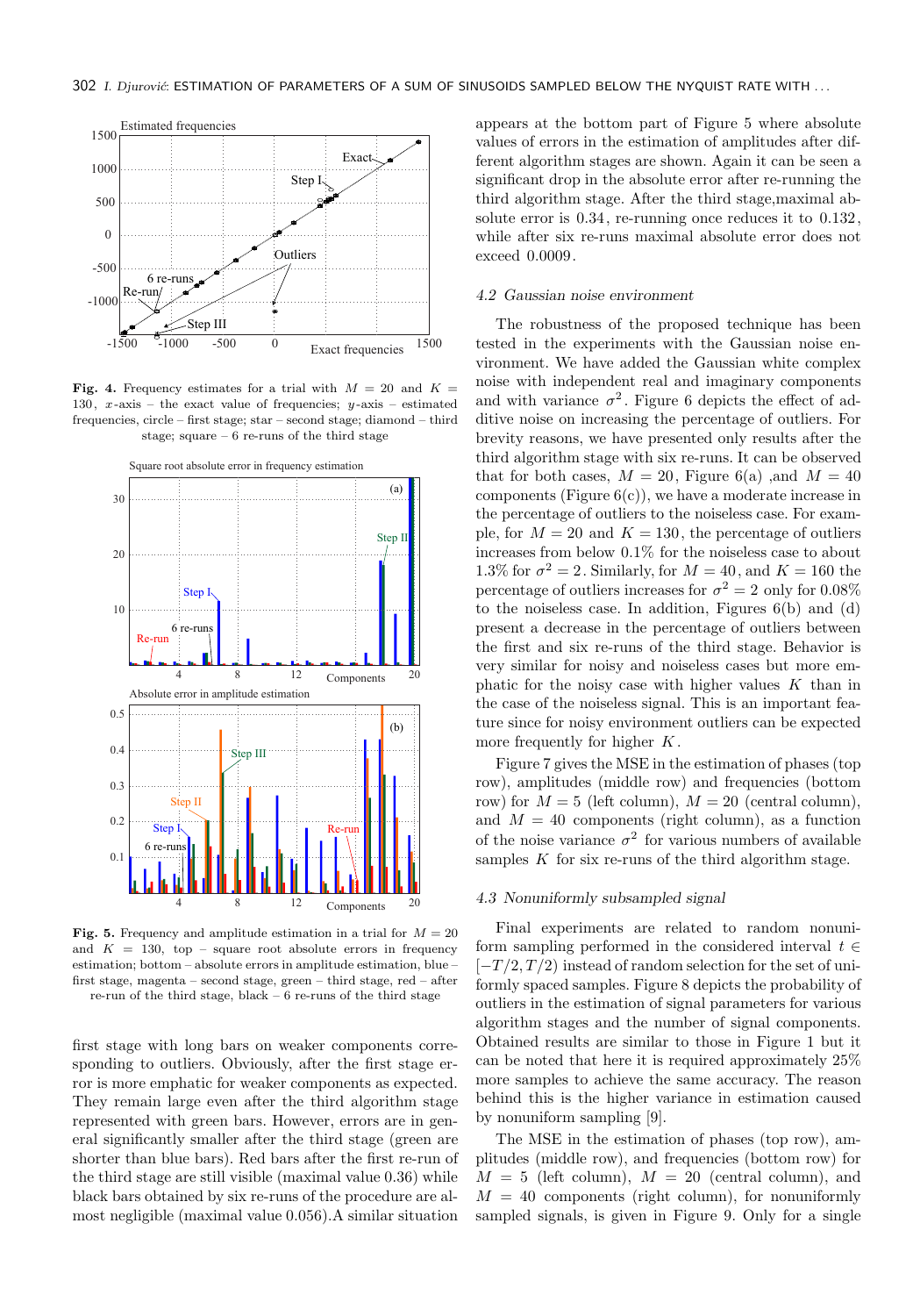

Fig. 6. Percentage of outliers infrequency estimation for noisy environments: (a) – after six re-runs of the third stage for  $M = 20$ , (b) – difference between the percentage of outliers after the first stage and after six re-runs of the third stage for  $M = 20$ , (c) – after six re-runs of the third stage for  $M = 40$ , (d) – difference between the percentage of outliers after the first stage and six-re-runs of the third stage for  $M = 40$ : blue line – noiseless signal  $\sigma^2 = 0$ , green line –  $\sigma^2 = 0.5$ , red line –  $\sigma^2 = 2$ 



Fig. 7. MSE in the estimation of parameters of noisy signals in the function of  $\sigma^2$ , for various numbers of available samples K: left column –  $M = 5$ , middle column –  $M = 20$ , right column –  $M = 40$ , top row – phase estimation, central row – amplitude estimation, bottom row – frequency estimation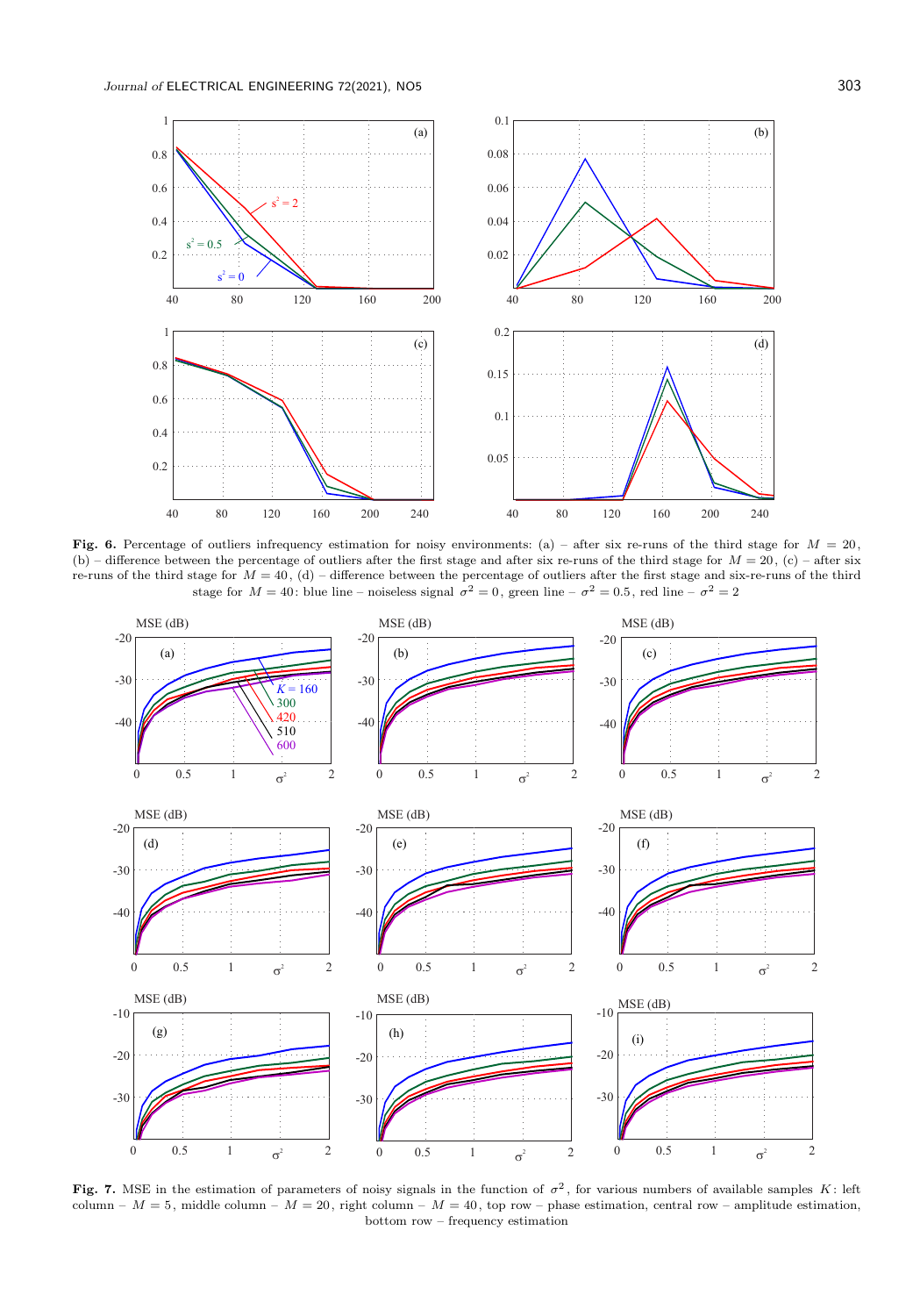

Fig. 8. Percentage of outliers for a various number of sinusoidal components: (a) – 5, (b) – 20, (c) – 40, and (d) – 55) as a the function of number of available random samples  $K$  for signal sampled in random time instants in the given interval (nonuniform sampling): blue line – after the first stage, green line – after the second stage, red line – after re-run of the third stage, black line – six re-runs of the third stage



Fig. 9. MSE: top to bottom row with  $M = 5, 20, 40$ : left column – phase estimation, central column – amplitude estimation, right column – frequency estimation: blue – after the first stage, magenta – after the second stage, green – after the third stage, red – after re-run of the third stage, black – after six re-runs \*MSE in the case with underperforming estimates included